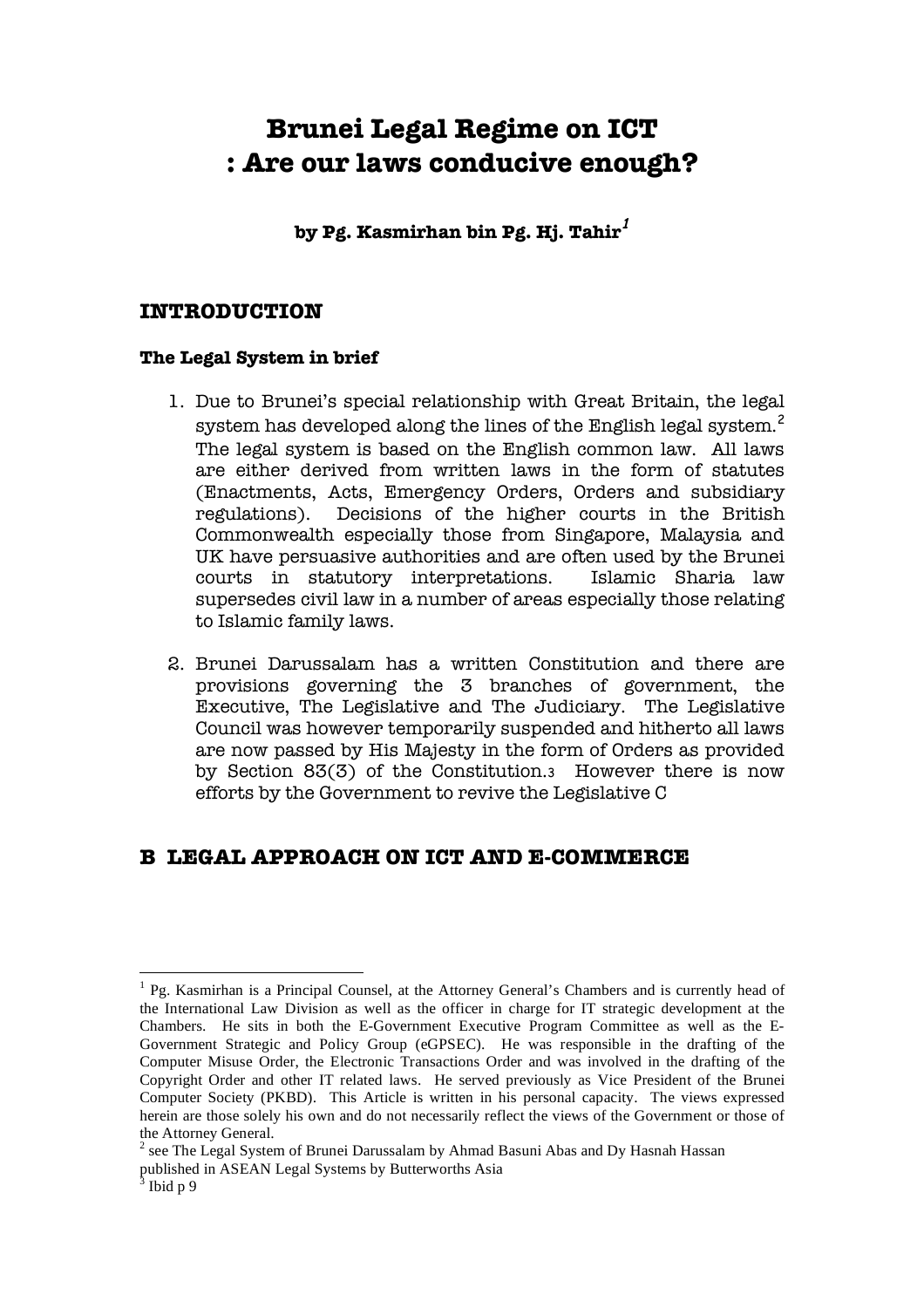- 3. There is no single legal blueprint on how laws are enacted to support ICT in Brunei. As laws are often drafted to support each individual policy of a Government body or Ministry, laws are often drafted on a piecemeal approach or a case by case basis. Therefore a number of laws that are seen to be ICT related were enacted on the needs to regulate a particular activity. For instance the enactment of the Internet Code of Practice, a subsidiary to the Broadcasting Act was enacted to regulate internet content which was seen at the time of enactment, in need of regulation.
- 4. However, with the setting up of the Brunei IT Council (BIT) and the various committees, a more structured approach on the development of laws to support ICT in Brunei were initiated. The Attorney General's Chambers was invited to become members to these various bodies, namely the eGovernment Program Executive Committee and when the Brunei National IT Plan was established, specific legal recommendations were made.
- 5. The specific recommendations include the enactment of a specific law to support e-commerce which would include a commercial code to support business transactions conducted by electronic means, that will support and enable the electronic applications, filings and licenses for the public sector and the whole Brunei Government (the E-Government provision) and provisions on public key infrastructure. The second recommendation was the introduction of a comprehensive penal code to cover computer related offences in order to ensure that the Internet and Information Technology will be a safe media to conduct legitimate business transactions. The third recommendation was to introduce strong copyright legislation in line with the recommendations of the WTO in the TRIPS Agreement. This recommendation was intended that the IPR rights holders are protected in the electronic environment and it is hoped that by legally recognising the rights of authors in Brunei, the strong copyright law will encourage local innovation as well as FDI in the ICT sector.

# **C THE INTRODUCTION OF ICT AND E-COMMERCE RELATED LAWS**

#### **Earlier adoption**

6. Our attempt to introduce "ICT-friendly" legislations to address any legal hurdles that impede the use of information communications technology went back for several years. For instance The Emergency (Evidence Act) (Amendment) Order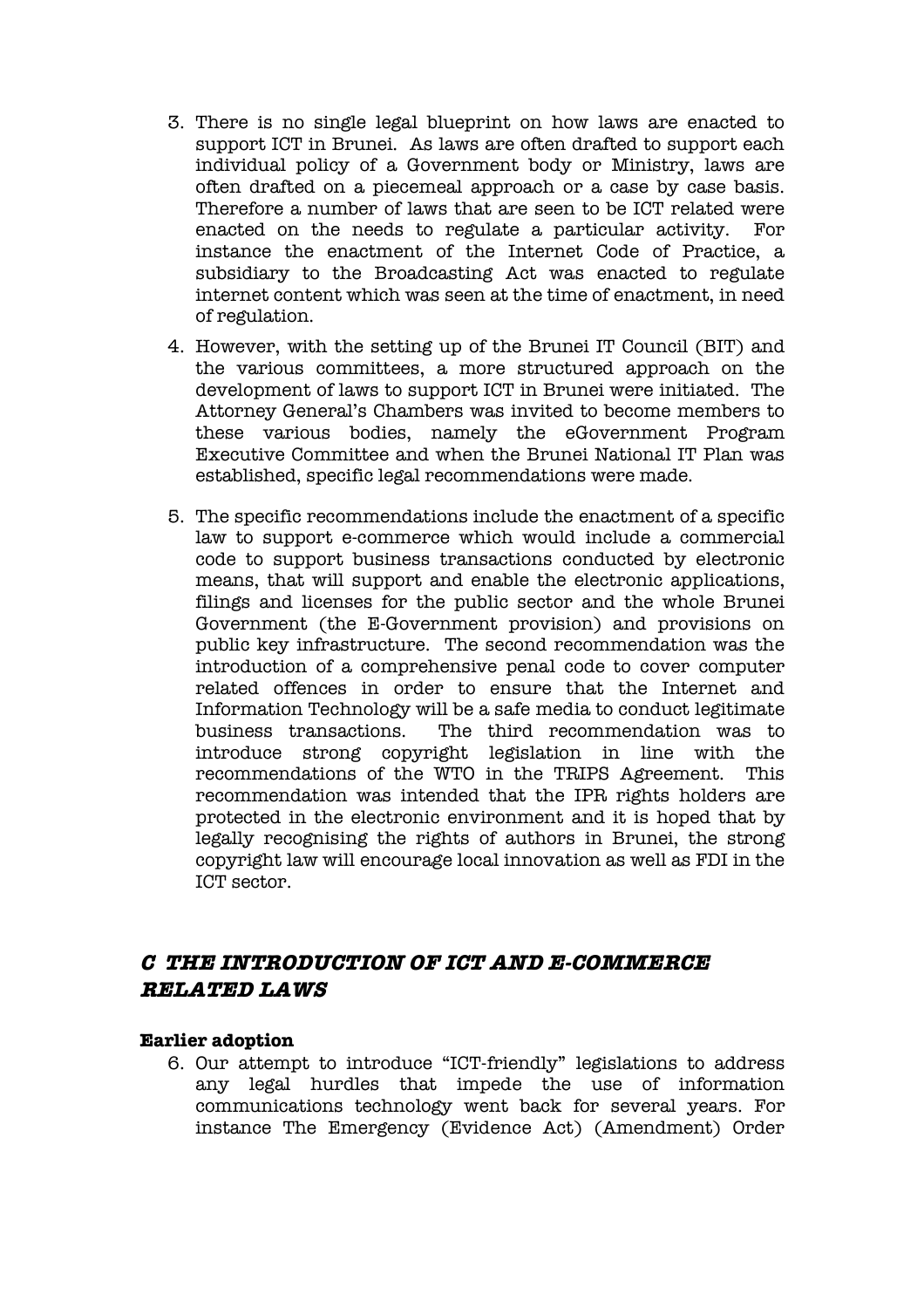19974 was introduced to allow admissibility of computer evidence in any proceedings in court. Another example was the amendment to the High Court Rules through the Brunei Rules of the High Court (Amendment) (No. 2) Rules 19995 which came into force on 1st June 1999. This has a provision to allow for the establishment of an electronic filing service whereby specified court documents can be filed or served via electronic transmission. This is an important milestone that marks the judicial readiness to be more "ICT-friendly" the rules governing the filing and acceptance of courts documents which will pave the way the establishment of the delivery of online services offered by the courts in Brunei similarly along the line taken by the Singapore Courts through their LawNet Project.

#### **Regulating Internet content**

- 7. In the area of content regulation, there are already existing bodies of laws that can be used to regulate Internet content. Although these laws were enacted before the era of the Internet and modern information technologies but because of their technology-neutral provisions, these laws are still good law for the purpose of regulating Internet content. These laws include **Section 292 of the Penal Code** (Chapter 22) that prohibits the sale or distribution of obscene article (pornographic materials) and the **Common Gaming House Act** which has been used to prosecute offenders who conducted illegal online gambling.
- 8. Other already existing legislations that are thought to be relevant in regulating Internet content include the following legislations:
	- •**Censorship of Films and Public Entertainment Act (Cap 69)**
	- **•Sedition Act (Cap 24)**
	- **•Undesirable Publications Act (Cap 25)**
	- **•Public Entertainment Act (Cap 181)**
	- **•Defamation Act (Cap 192)**

#### **Broadcasting (Class Licence) Notification, 2001<sup>6</sup>**

- 9. The Broadcasting (Class Licence) Notification, 2000 is a subsidiary legislation under the Broadcasting Act (Chapter 180) and it introduces a new Class Licensing Scheme, which covers the following licensable broadcasting services: Value Added Network (VAN) Computer on-line services that are provided by Internet Content Providers and Internet Service Providers.
- 10. This subsidiary regulation introduces a simple licensing scheme for the Internet and Internet related services, specifically for Internet Access Providers and Internet Content Providers.

 $\overline{a}$ 

<sup>&</sup>lt;sup>4</sup> Notification Number S. 29 Government Gazette No 21 dated  $20^{th}$  December 1997

<sup>&</sup>lt;sup>5</sup> Notification Number S. 8 Government Gazette No 5 dated  $27<sup>th</sup>$  February 1999

 $6$  subsidiary regulation of Broadcasting Act (Cap 180)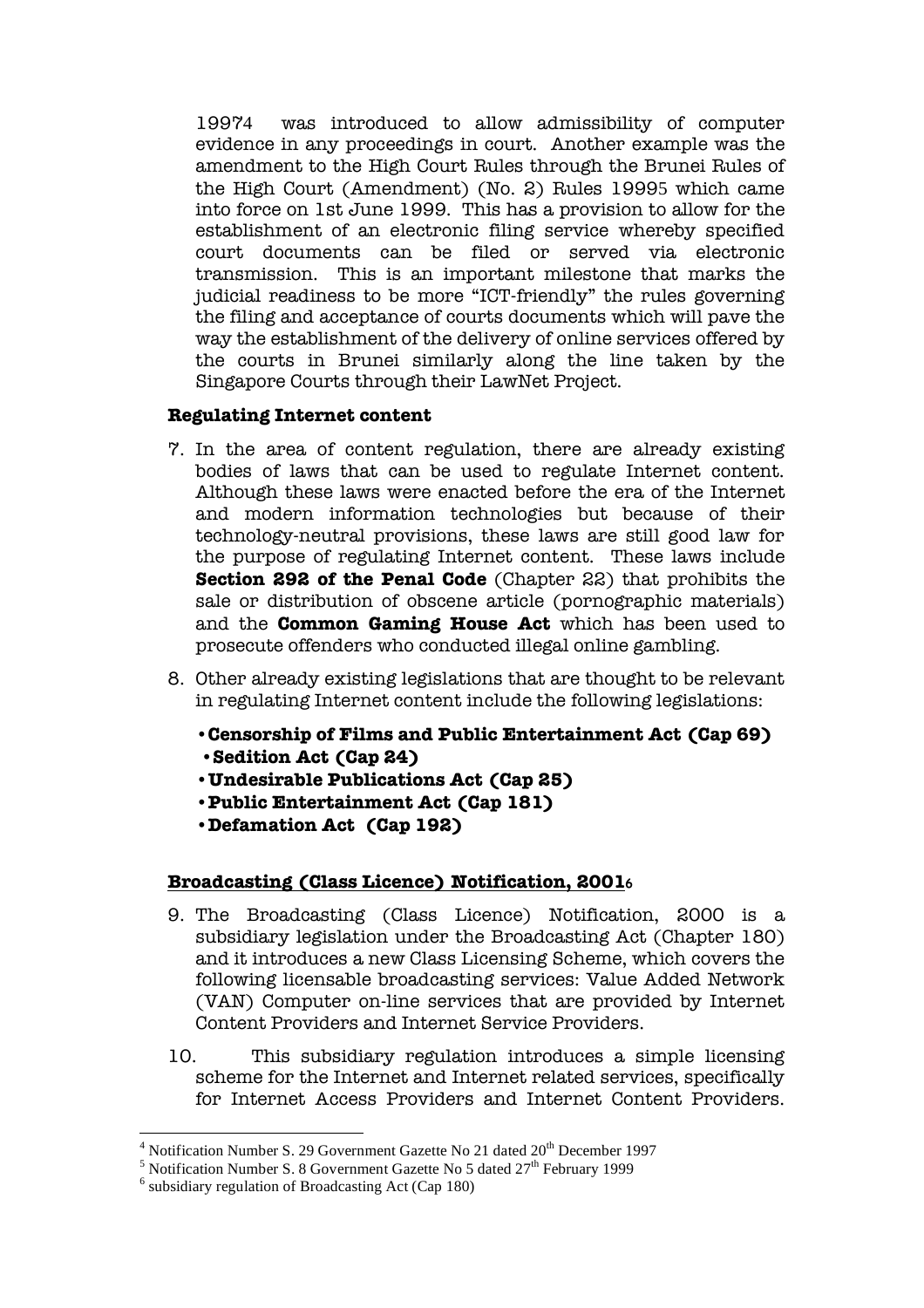The licensing scheme automatically licences Internet access services providers and internet content providers. For internet access service providers, either ISPs or Internet resellers (like cyber cafés), they are no longer required to apply for a licence to carry our their businesses, but they are required to register with the Director of Broadcasting. Registration involves filling in a form and (where applicable) paying a nominal licence fee.

11. For internet content providers, the class licence automatically licences them. They do not need to register with the Director of Broadcasting unless their web pages are primarily set up to promote political or religious causes, or unless they are required by the Minister responsible for broadcasting matters to register. Registration means that they are responsible for the content they put up. In any case, all Internet content providers are required to abide by the Internet Code of Practice. Failure to comply can incur sanctions and fines on the providers.

## **Internet Code of Practice**<sup>7</sup>

12. The Internet Code of Practice Notification is a subsidiary legislation the Broadcasting Act (Chapter 180). The Internet Code of Practice is introduced to ensure that content on the Internet provided in Brunei Darussalam is not against the public interest or national harmony or which offends against good taste and decency. The Broadcasting Authority in Brunei Darussalam is concerned that content provided on the Internet from Brunei Darussalam comply with a set of basic content requirements that are in line with Brunei Darussalam's religious values, social and societal mores and that the content do not offend the Islamic religion, society and do not incite social disharmony and instability in Brunei Darussalam.

## **Computer Misuse Order 2000**

13. The Computer Misuse Order was introduced to computer related offences such as unathorised access to computer material, access with intent to commit or facilitate commission of offence, unauthorized modification of computer material, unauthorized disclosure of access code, unauthorized obstruction of use of computer. Has separate enhance punishment for offences involving "protected computers".

# **Copyright Order 1999**

14. The Copyright Order 1999 defines computer program and database which is a table or compilation of data or other material,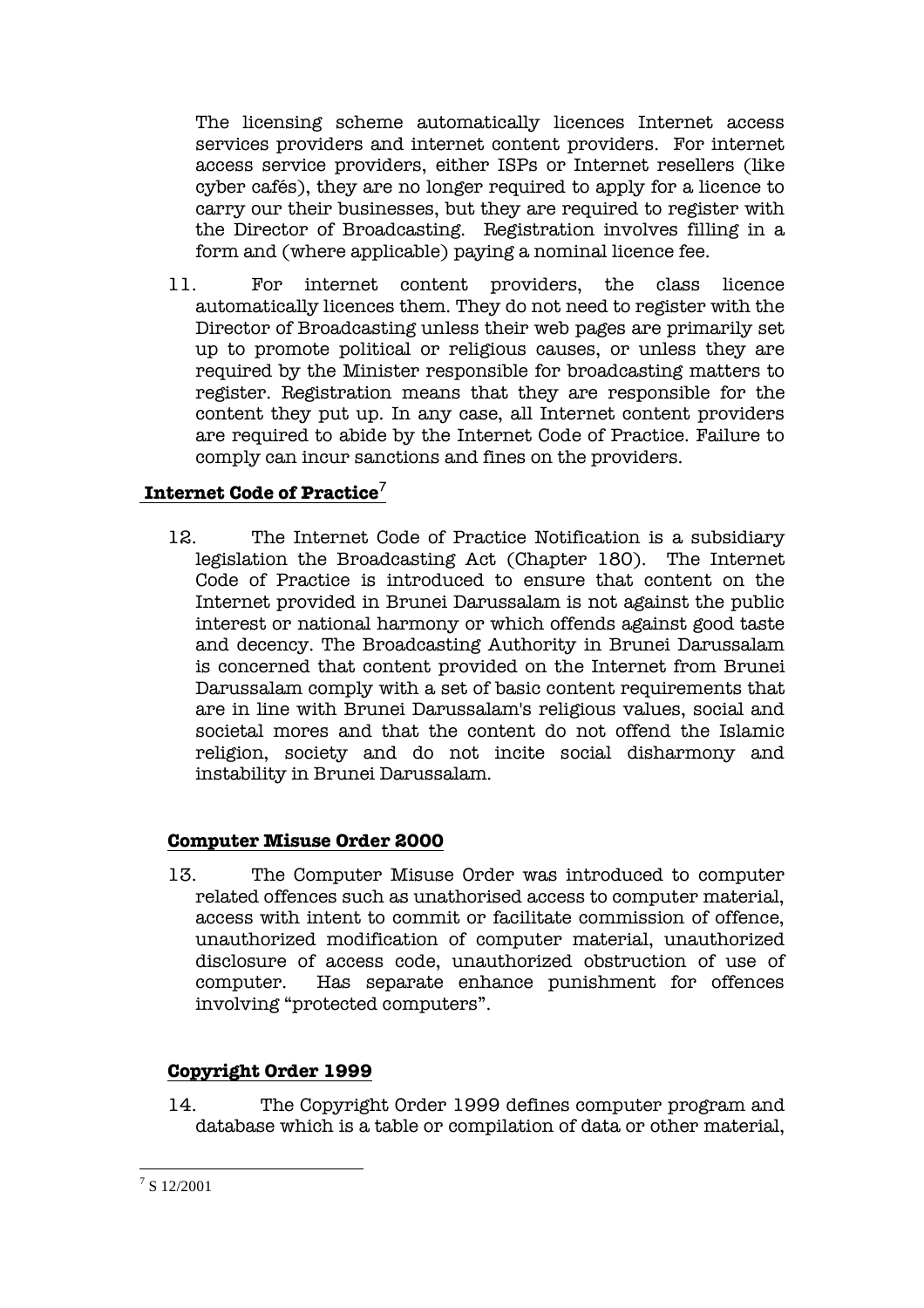whether machine readable or other form, original by reason of the selection or arrangement of its contents as "literary work" entitled for copyright protection.

- 15. The number of successful prosecutions and civil actions undertaken have proved that the law has been working. However the author notes the problem of copyright piracy still remains very high. Discussions are still currently ongoing whether or not to strengthen the regime on this area of the law. One difficult challenge for the law enforcement agencies is to gain the "buy in" from the public on the need to fight copyright or Intellectual Property Rights piracy. The usual public sentiment is that there is a great disparity between the price of original works and that of of pirated works. This public sentiment will always remain for so long as the country lacks the capacity to produce enough pool of innovators and IPR creators. When a country has sufficient pool of innovators and IPR creators, support for the enforcement of IPR regime will be high.
- 16. The author therefore recommends for a national blueprint to promote local innovations to increase our capability to produce innovators and IPR creators. In the ICT sector, the topic of this paper, the need to establish ICT hubs and incubators must be given top priority. One example is for the Government to put aside "innovations funds" to support local software developers and programmers. The introduction of Asia Pacific Information Communication Technology Award (APICTA) and Brunei Information Communications Technology Award (BICTA) to encourage innovations are few laudable examples.

#### **Electronic Transactions Order 2000 (ETO)**

- 17. This legislation was recommended to be introduced mainly to address the issues pertaining to the conduct of online business transactions.
- 18. The main objectives of this Order among others include enabling and facilitating the use of electronic signatures and providing equal treatment to users of paper based documentation and users of computer-based electronic documentation. It is intended that this legislation can spearhead Brunei to foster the delivery of both public and private sector services online . The ETO was specifically made to ensure that an electronic transaction shall not be treated as legally invalid simply because it was made electronically. This media neutral approach reflects the principle of non-discrimination between information supported by a paper medium and information communicated or stored electronically. The legislation provides a code of commercial practice for business transactions done electronically by providing, inter alia, legal recognition to electronic signatures,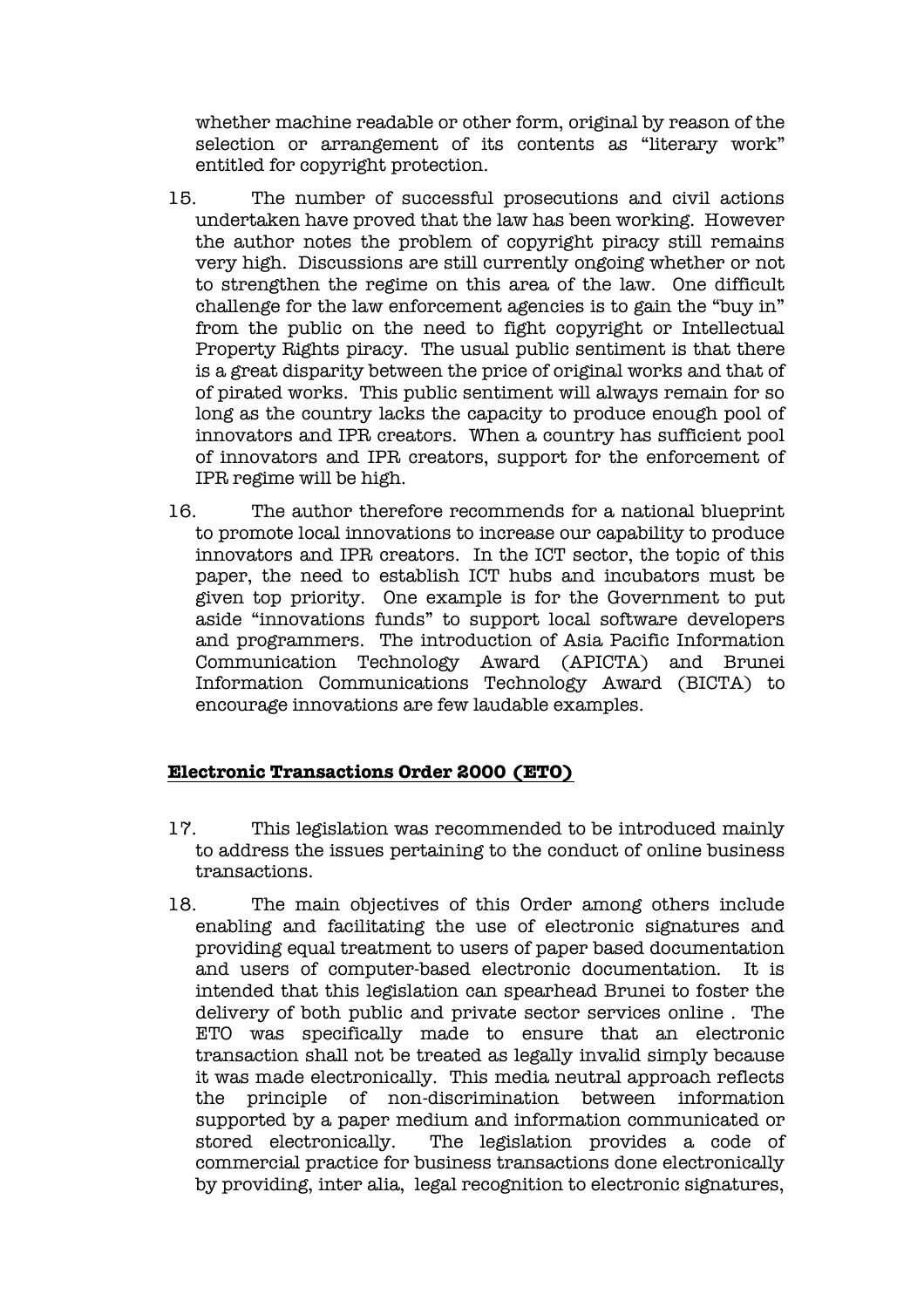the retention of records by electronic means, giving legal validity to electronic contracts, legislative framework for Certification Authorities (CAs) and use of digital signatures, cross-certification of foreign CAs and it has a special omnibus e-government provision that allows the public sector agencies to accept filing, application and payment of licences or permits electronically.

#### **Authority for Info-Communications Technology Industry of Brunei Darussalam Order (wef 1st January 2003)**

- 19. The enactment of the Authority for Information-Communication Technology Industry of Brunei Darussalam Order which came into effect on 1st January 2003, marks another important legislative development in Brunei to support the ICT sector. This legislation creates a super body known as AiTi which regulates both the ICT and telecommunication sectors.
- 20. The Order provides wide ranging powers to AiTi, which amongst others include powers to liberalise the ICT sectors in Brunei.

# **D. THE REAL CHALLENGE IN ENACTING CONDUCIVE LAWS: HOW DO YOU ADDRESS CONVERGENCE OF ICT TECHNOLOGIES AND BROADCASTING?**

- 21. The telecommunication industry in most countries including Brunei is often typified as monopolistic or state-owned industry. This is fairly understood. Putting up such infrastructure is very expensive business and because of that it needs to be protected. Because of this in most countries including Brunei, such industry starts off as a regulated industry. In Brunei, the telecommunications sector is governed under the Telecommunications Act (Cap 54). This Act was enacted solely to ensure this monopolistic status quo would remain. That is the reason our telecommunication service started off as a Government Department. (JTB)
- 22. The IT industry on the other hand is a direct opposite. It is unregulated and is often driven by creativity and innovation. Perhaps the most obvious reason why such an industry lacks regulation is the rapid evolvement of the technology which makes regulation difficult if not unworkable.
- 23. The Broadcasting industry on the other hand is like the telecommunication industry. Like in most countries it has its origin of state-owned monopoly meant to serve as a public means of communication. It is source-centric, one-to-many and based on the "push technology" which in other words it is affected by a central source that broadcast content according to its